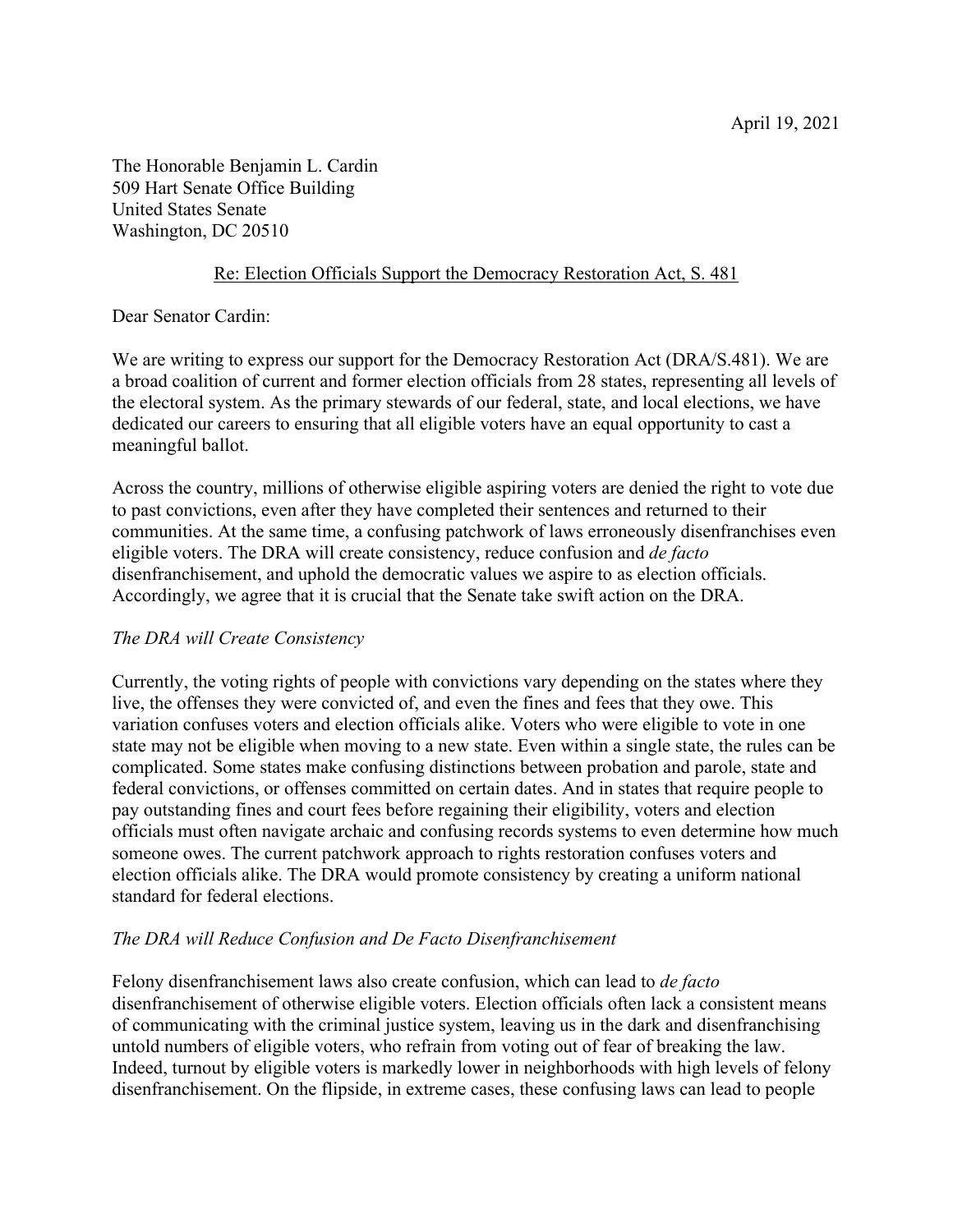inadvertently voting illegally, because both the voter and the relevant election officials were unaware that the person was forbidden from doing so. These laws can even disenfranchise people with no connection to the criminal justice system who happen to share a birthdate and a similar name with someone who does. Enacting the DRA would create a simple rule for federal elections that is easy to administer and promote trust in our elections.

## *The DRA will Promote the Values we Aspire to as Election Officials*

Felony disenfranchisement laws are not just administratively unwieldy—they are inconsistent with the values we aspire to as election officials. These laws send people who are attempting to reintegrate into their communities the message that they are not truly welcome, and in turn undermine faith in our elections system. And as election officials, we are committed to protecting the right to vote and fighting discrimination. Felony disenfranchisement laws have a dark racist history and a significant disparate racial impact that make promoting true equality within our elections system difficult.

As election officials, we believe that our democracy functions best when it is truly open to all. By ending permanent disenfranchisement in federal elections for people with criminal convictions, the DRA would promote consistency, reduce confusion, and help our election system live up to the values we hold dear. Thank you for your advocacy on this issue. We look forward to the DRA becoming law.

Sincerely,

**Richard D. Mahoney** Former Secretary of State, Arizona

**Terri Hollingsworth** Circuit and County Clerk, Pulaski County, Arkansas

**Dean C. Logan** Registrar-Recorder / County Clerk, Los Angeles County, California

**Joe Paul Gonzalez** Clerk, San Benito County, California

**Amber McReynolds** Former Director of Elections, Denver, Colorado

**Miles Rapoport** Former Secretary of the State, Connecticut

**Mark S. Earley** Supervisor of Elections, Leon County, Florida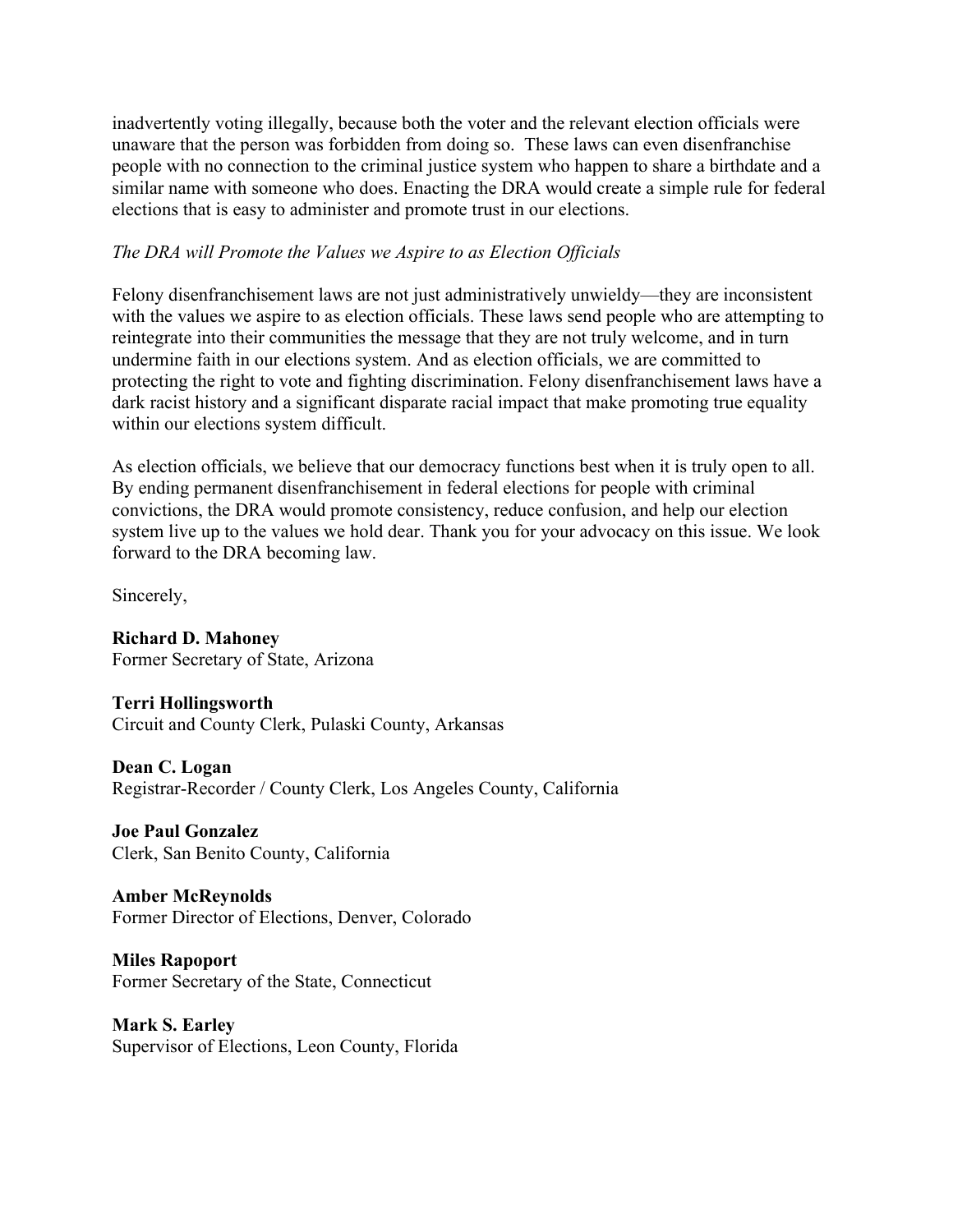**Ion V. Sancho** Former Supervisor of Elections, Leon County, Florida

**Aaron Ammons** County Clerk, Champaign County, Illinois

**David Orr** Former County Clerk, Cook County, Illinois

**Myla Eldridge** Circuit Court Clerk, Marion County, Indiana

**Grant Veeder** Black Hawk County Auditor and Commissioner of Elections, Iowa

**Patrick F. Gill** Woodbury County Commissioner of Elections, Iowa

**Roxanna Moritz** Scott County Auditor and Commissioner of Elections, Iowa

**Chris Biggs** Former Secretary of State, Kansas

**Shenna Bellows** Secretary of State, Maine

**Connor B. Degan** Town Clerk, Town of Hopkinton, Massachusetts

**Leon Wright** Clerk, Van Buren Township, Michigan

**Joan Anderson Growe** Former Secretary of State, Minnesota

**Mark Ritchie** Former Secretary of State, Minnesota

**Toni Johnson** Chair, Hinds County Election Commission, Mississippi

**Sylvester Tate** Election Commissioner, Noxubee County, Mississippi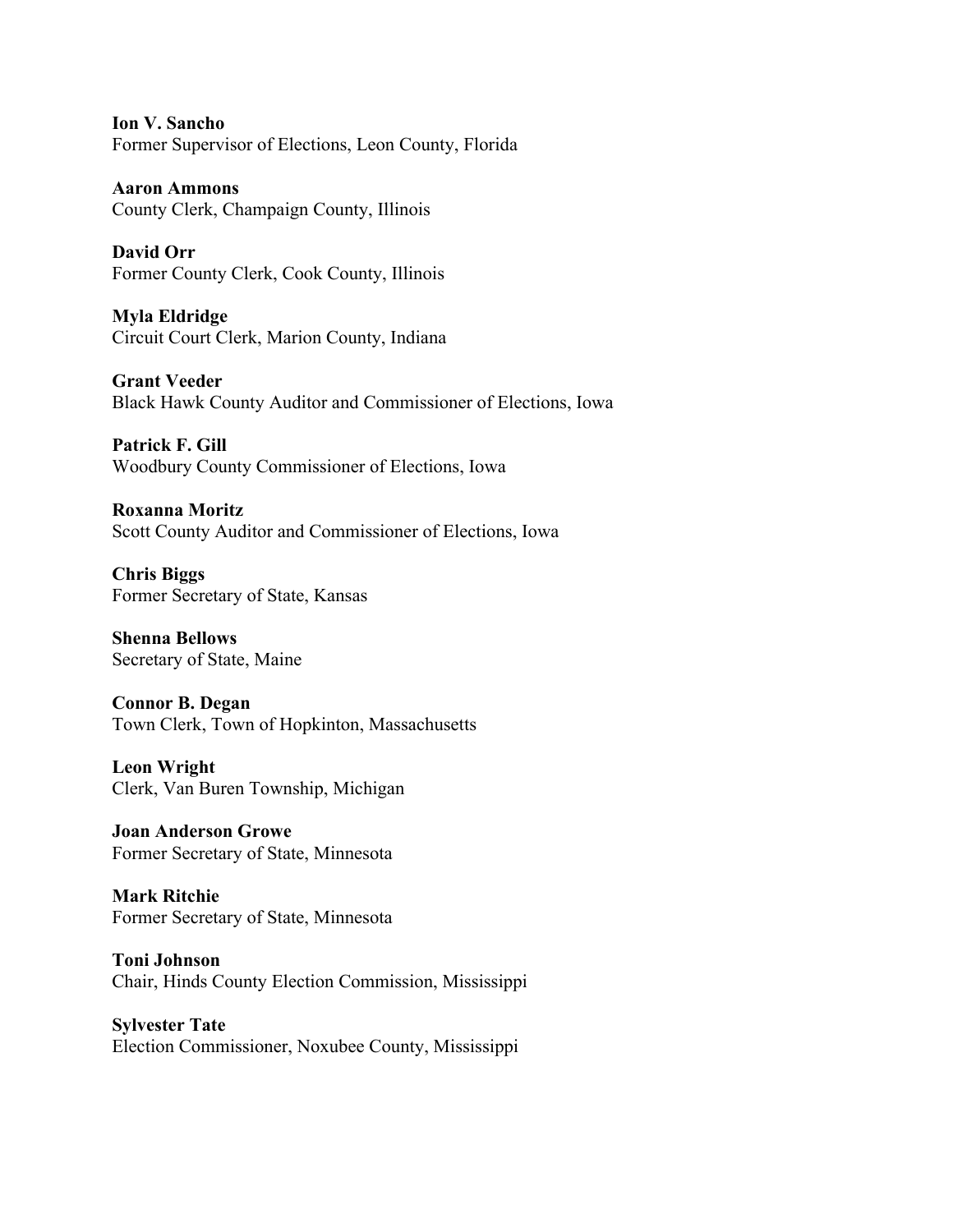**Jason Kander** Former Secretary of State, Missouri

**Mike Cooney** Former Secretary of State and Lt. Governor, Montana

**Rina Fontana Moore** Clerk and Recorder, Cascade County, Montana

**Alan Cohen** Democratic Election Commissioner, Madison County, New York

**Dustin Czarny** Democratic Election Commissioner, Onondaga County, New York

**Ashley Dittus** Democratic Election Commissioner, Ulster County, New York

**Judith Garrison** Democratic Election Commissioner, Delaware County, New York

**Jerry Ryan** Democratic Election Commissioner, Fulton County, New York

**James C. E. Wahls** Democratic Election Commissioner, Tioga County, New York

**Gary O. Bartlett** Former Executive Director, State Board of Elections, North Carolina

**Tim Burke** Former Chair, Hamilton County Board of Elections, Ohio

**William D. Rich** Chair, Summit County Board of Elections, Ohio

**Michael Zickar** Commissioner, Wood County Board of Elections, Ohio

**Shemia Fagan** Secretary of State, Oregon

**Phil Keisling** Former Secretary of State, Oregon